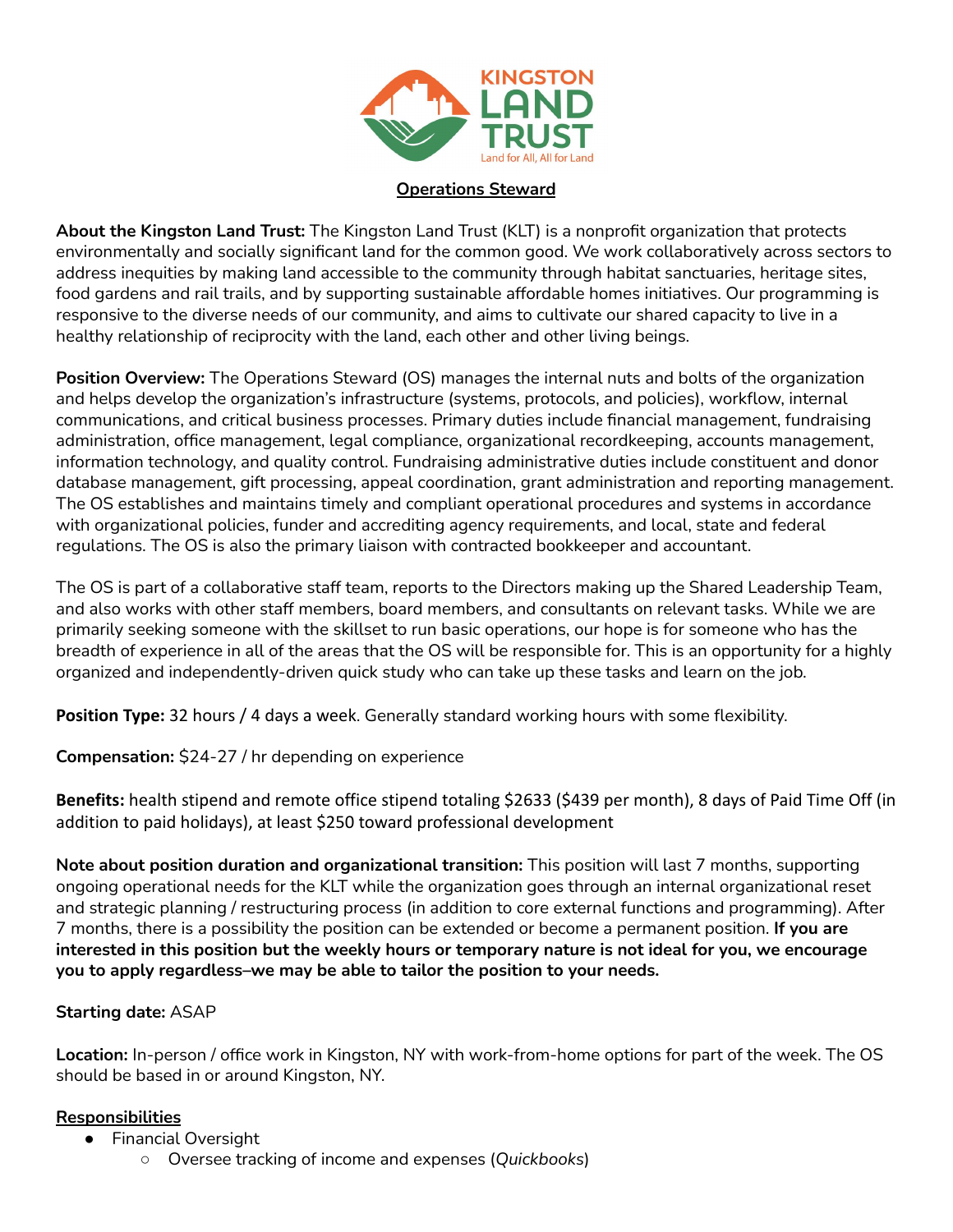- Act as a liaison to external bookkeeper and accountant
- Work with Shared Leadership Team to prepare and track annual budget
- Develop and carry out internal controls
- **Fundraising Administration and Constituent Database Management** 
	- Manage and maintain constituent database *(Little Green Light*)
	- Process gifts
	- Coordinate donor acknowledgement
	- Manage grants, including reporting and administrative correspondence and tracking of open and future grants
- Office Management
	- Contract administration
	- Provide technical support to staff and board
	- Support preparation for and hosting of regular board meetings
	- Maintain website and other digital platforms / services
	- Manage Google Drive, including organization, data backup, staff and board onboarding, and access and security
	- Pick up and process mail
	- File organizational documents with appropriate governmental agencies
	- Develop and maintain overall digital infrastructure, including management account logins
	- Maintain and help develop organizational policy and process documents
	- Support organization's preparation for Land Trust Alliance accreditation
- **Communications Administration** 
	- Manage voicemail, email inquiries, and email accounts as needed
	- Proofread organizational communication
	- Monitor Facebook and Instagram engagement
- Personnel Management
	- Provide and file necessary documents and explain policies to staff and consultants
	- Coordinate / support HR (Human Resources)

**Desired Skills and Experience** (applicants with 50% or more of the following will be considered):

- Excellent interpersonal and public-facing communication skills
- Commitment to the purpose and vision of the organization
- Demonstrated commitment to anti-racism, anti-oppression, and social justice
- Work experience in/with:
	- Organizational administration
	- Fundraising and development
	- Accounting
	- Insurance
	- Legal compliance
	- Human Resources
- Skill sets in/with:
	- Customer service
	- Project management
	- Data entry and tracking
	- Constituent management platforms
- Proficiency with IT/Web Platforms such as:
	- Google Drive
	- Quickbooks
	- Mailchimp
	- Drupal
	- Facebook
	- Instagram
- Additional skills and experience **a plus**:
	- Community-driven work and engagement